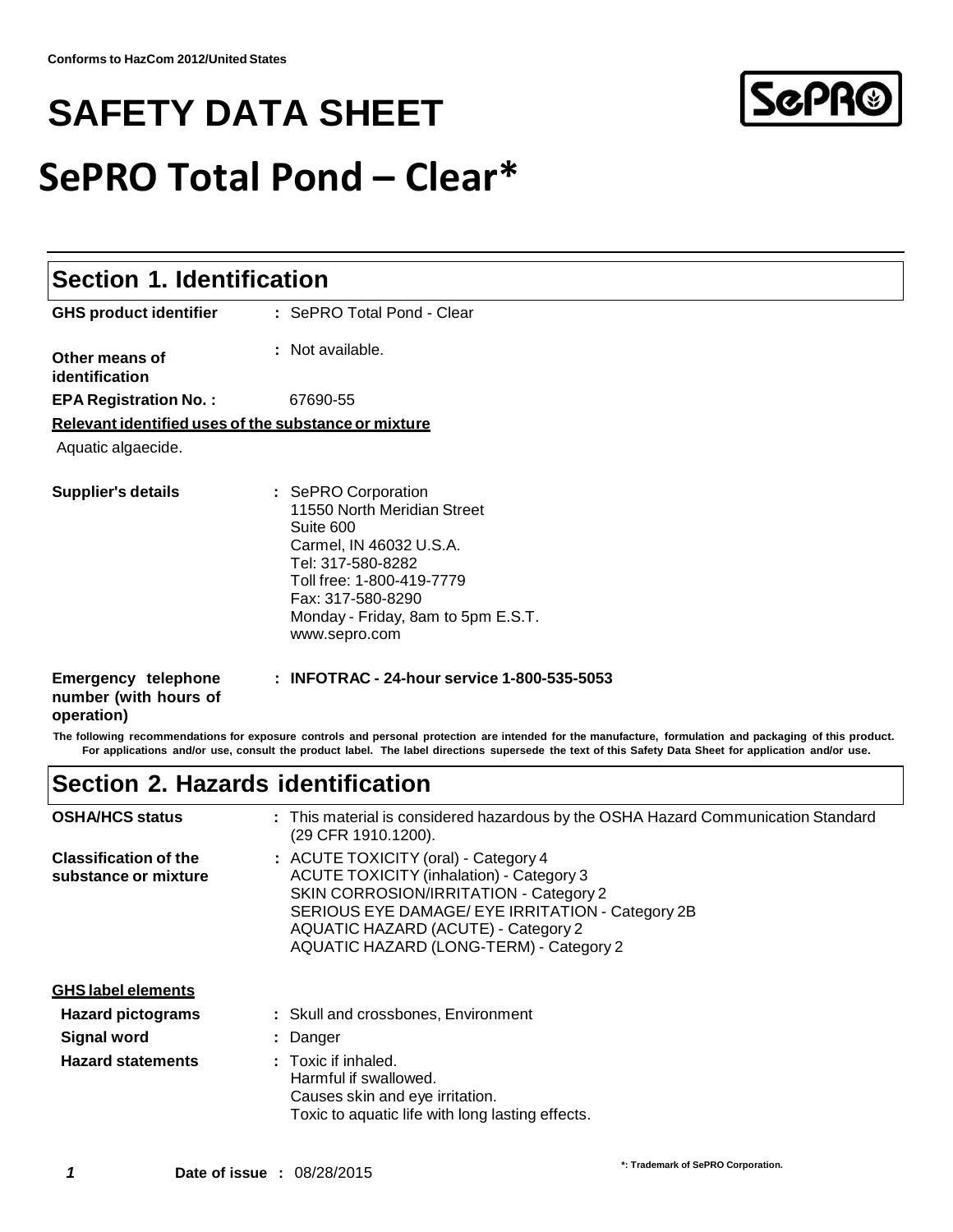# **Section 2. Hazards identification**

#### **Precautionary statements**

| <b>Prevention</b>                          | : Wear protective gloves. Wear eye or face protection. Use only outdoors or in a well-<br>ventilated area. Avoid accidental release to the environment. Avoid breathing vapor.<br>Do not eat, drink or smoke when using this product. Wash hands thoroughly after<br>handling.                                                                                                                                                                                                                                                                                                                                            |
|--------------------------------------------|---------------------------------------------------------------------------------------------------------------------------------------------------------------------------------------------------------------------------------------------------------------------------------------------------------------------------------------------------------------------------------------------------------------------------------------------------------------------------------------------------------------------------------------------------------------------------------------------------------------------------|
| <b>Response</b>                            | : Collect spillage. IF INHALED: Remove victim to fresh air and keep at rest in a position<br>comfortable for breathing. Call a POISON CENTER or physician. IF SWALLOWED:<br>Call a POISON CENTER or physician if you feel unwell. Rinse mouth. IF ON SKIN:<br>Wash with plenty of soap and water. Take off contaminated clothing. Wash<br>contaminated clothing before reuse. If skin irritation occurs: Get medical attention. IF<br>IN EYES: Rinse cautiously with water for several minutes. Remove contact lenses, if<br>present and easy to do. Continue rinsing. If eye irritation persists: Get medical attention. |
| <b>Storage</b>                             | : Store locked up.                                                                                                                                                                                                                                                                                                                                                                                                                                                                                                                                                                                                        |
| <b>Disposal</b>                            | : Dispose of contents and container in accordance with all local, regional, national and<br>international regulations.                                                                                                                                                                                                                                                                                                                                                                                                                                                                                                    |
| <b>Hazards not otherwise</b><br>classified | : None known.                                                                                                                                                                                                                                                                                                                                                                                                                                                                                                                                                                                                             |

# **Section 3. Composition/information on ingredients**

| Substance/mixture                   | : Mixture         |
|-------------------------------------|-------------------|
| Other means of<br>identification    | : Not available.  |
| <b>CAS number/other identifiers</b> |                   |
| <b>CAS number</b>                   | : Not applicable. |
| Ingredient name                     |                   |
| $\cdots$ $\cdots$                   |                   |

| Ingredient name             | $\frac{9}{6}$ | <b>CAS number</b> |
|-----------------------------|---------------|-------------------|
| Proprietary ingredient 2    | $140 - 60$    |                   |
| Proprietary ingredient 1    | $30 - 40$     |                   |
| Copper sulfate pentahydrate | 16.2          | 7758-99-8         |

Any concentration shown as a range is to protect confidentiality or is due to batch variation.

There are no additional ingredients present which, within the current knowledge of the supplier and in the concentrations applicable, are **classified as hazardous to health or the environment and hence require reporting in this section.**

**Occupational exposure limits, if available, are listed in Section 8.**

### **Section 4. First aid measures**

| Description of necessary first aid measures |                                                                                                                                                                                                                                                                                                                                                                                                                                                                                                                                                                                                                                                                                                                                      |
|---------------------------------------------|--------------------------------------------------------------------------------------------------------------------------------------------------------------------------------------------------------------------------------------------------------------------------------------------------------------------------------------------------------------------------------------------------------------------------------------------------------------------------------------------------------------------------------------------------------------------------------------------------------------------------------------------------------------------------------------------------------------------------------------|
| Eye contact                                 | : Immediately flush eyes with plenty of water, occasionally lifting the upper and lower<br>eyelids. Check for and remove any contact lenses. Continue to rinse for at least 20<br>minutes. Get medical attention.                                                                                                                                                                                                                                                                                                                                                                                                                                                                                                                    |
| Inhalation                                  | : Remove victim to fresh air and keep at rest in a position comfortable for breathing. If it<br>is suspected that fumes are still present, the rescuer should wear an appropriate mask<br>or self-contained breathing apparatus. If not breathing, if breathing is irregular or if<br>respiratory arrest occurs, provide artificial respiration or oxygen by trained personnel. It<br>may be dangerous to the person providing aid to give mouth-to-mouth resuscitation.<br>Get medical attention. If necessary, call a poison center or physician. If unconscious,<br>place in recovery position and get medical attention immediately. Maintain an open<br>airway. Loosen tight clothing such as a collar, tie, belt or waistband. |
| <b>Skin contact</b>                         | : Flush contaminated skin with plenty of water. Continue to rinse for at least 20 minutes.<br>Get medical attention. Wash clothing before reuse. Clean shoes thoroughly before<br>reuse.                                                                                                                                                                                                                                                                                                                                                                                                                                                                                                                                             |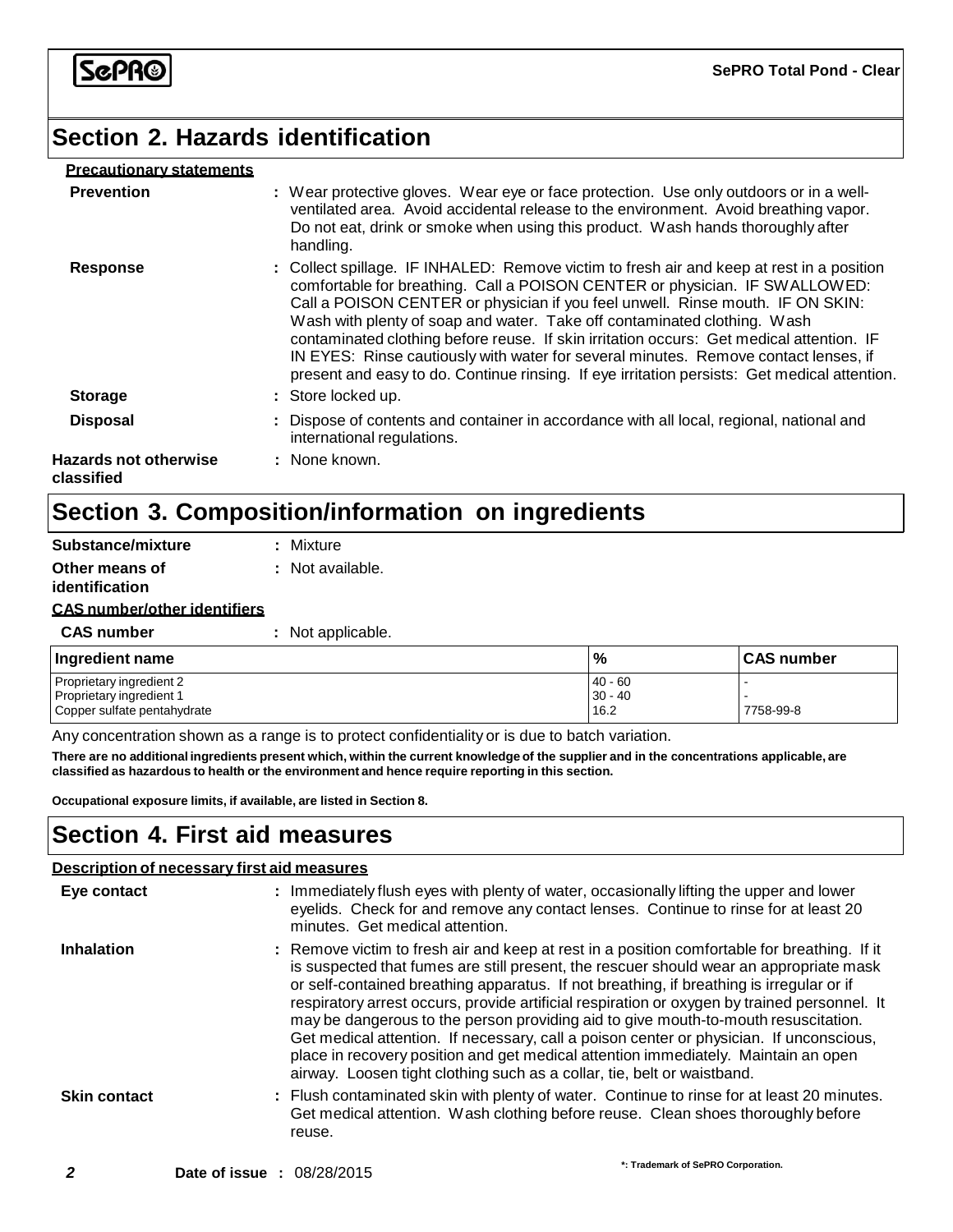

### **Section 4. First aid measures**

| Ingestion |
|-----------|
|           |

**Ingestion :** Wash out mouth with water. Remove dentures if any. Remove victim to fresh air and keep at rest in a position comfortable for breathing. If material has been swallowed and the exposed person is conscious, give small quantities of water to drink. Stop if the exposed person feels sick as vomiting may be dangerous. Do not induce vomiting unless directed to do so by medical personnel. If vomiting occurs, the head should be kept low so that vomit does not enter the lungs. Get medical attention. If necessary, call a poison center or physician. Never give anything by mouth to an unconscious person. If unconscious, place in recovery position and get medical attention immediately. Maintain an open airway. Loosen tight clothing such as a collar, tie, belt or waistband.

#### **Most important symptoms/effects, acute and delayed**

| Potential acute health effects    |                                                                                                                                                                                                                                                                                                                         |
|-----------------------------------|-------------------------------------------------------------------------------------------------------------------------------------------------------------------------------------------------------------------------------------------------------------------------------------------------------------------------|
| Eye contact                       | : Causes serious eye irritation.                                                                                                                                                                                                                                                                                        |
| <b>Inhalation</b>                 | $:$ Toxic if inhaled.                                                                                                                                                                                                                                                                                                   |
| <b>Skin contact</b>               | : Causes skin irritation.                                                                                                                                                                                                                                                                                               |
| Ingestion                         | : Harmful if swallowed. Irritating to mouth, throat and stomach.                                                                                                                                                                                                                                                        |
| Over-exposure signs/symptoms      |                                                                                                                                                                                                                                                                                                                         |
| Eye contact                       | : Adverse symptoms may include the following:<br>pain or irritation<br>watering<br>redness                                                                                                                                                                                                                              |
| <b>Inhalation</b>                 | : No known significant effects or critical hazards.                                                                                                                                                                                                                                                                     |
| <b>Skin contact</b>               | : Adverse symptoms may include the following:<br>irritation<br>redness                                                                                                                                                                                                                                                  |
| Ingestion                         | : No known significant effects or critical hazards.                                                                                                                                                                                                                                                                     |
|                                   | <u>Indication of immediate medical attention and special treatment needed. if necessary</u>                                                                                                                                                                                                                             |
| Notes to physician                | : Treat symptomatically. Contact poison treatment specialist immediately if large<br>quantities have been ingested or inhaled.                                                                                                                                                                                          |
| <b>Specific treatments</b>        | : No specific treatment.                                                                                                                                                                                                                                                                                                |
| <b>Protection of first-aiders</b> | : No action shall be taken involving any personal risk or without suitable training. If it is<br>suspected that fumes are still present, the rescuer should wear an appropriate mask or<br>self-contained breathing apparatus. It may be dangerous to the person providing aid to<br>give mouth-to-mouth resuscitation. |

**See toxicological information (Section 11)**

# **Section 5. Fire-fighting measures**

| <u>Extinguishing media</u>        |                                                                 |
|-----------------------------------|-----------------------------------------------------------------|
| Suitable extinguishing<br>media   | : Use an extinguishing agent suitable for the surrounding fire. |
| Unsuitable extinguishing<br>media | : None known.                                                   |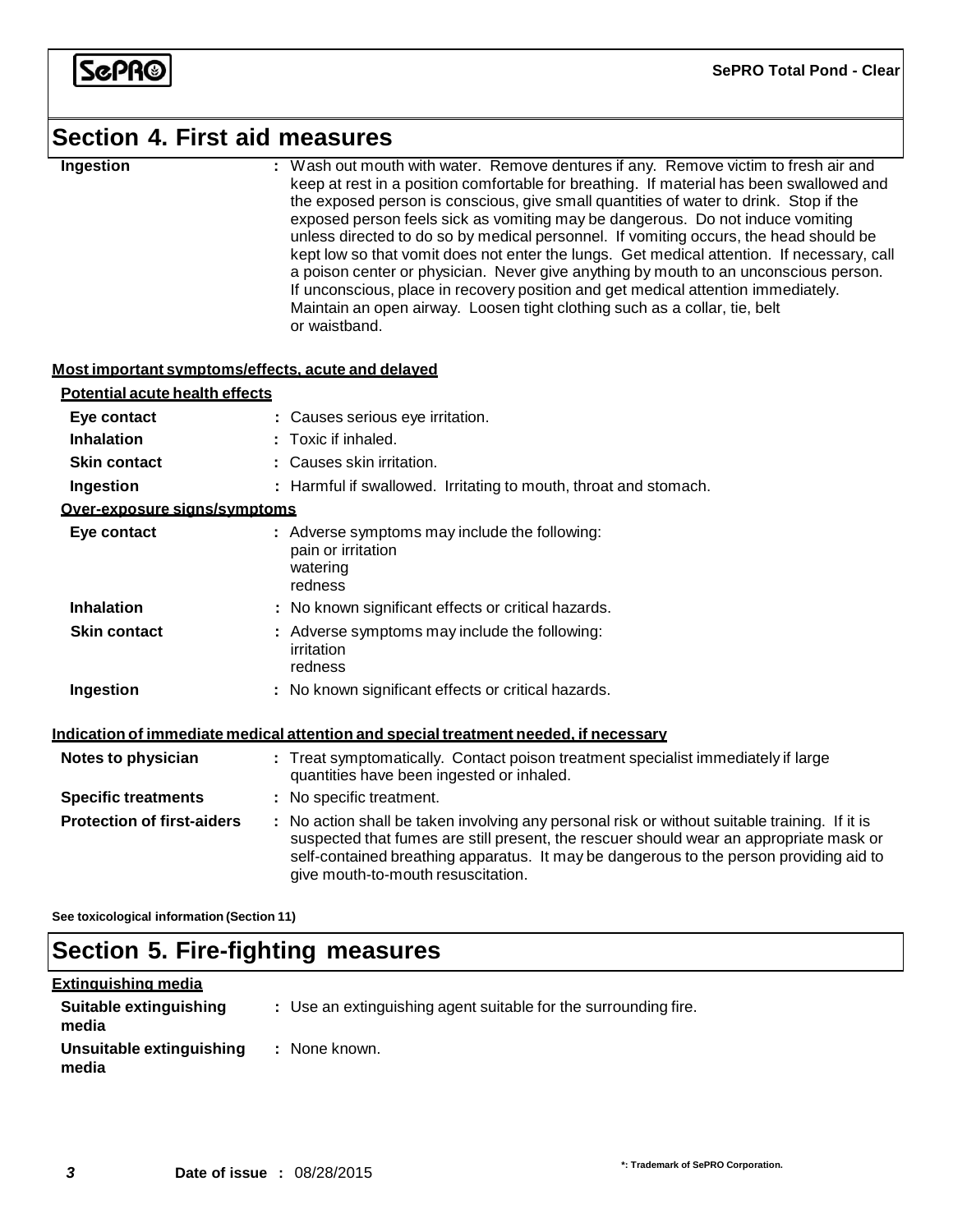

# **Section 5. Fire-fighting measures**

| <b>Specific hazards arising</b><br>from the chemical     | : This material is toxic to aquatic life with long lasting effects. Fire water contaminated<br>with this material must be contained and prevented from being discharged to any<br>waterway, sewer or drain. |
|----------------------------------------------------------|-------------------------------------------------------------------------------------------------------------------------------------------------------------------------------------------------------------|
| <b>Hazardous thermal</b><br>decomposition products       | : Decomposition products may include the following materials:<br>Sulfur oxides<br>metal oxide/oxides                                                                                                        |
| <b>Special protective actions</b><br>for fire-fighters   | : No special measures are required.                                                                                                                                                                         |
| <b>Special protective</b><br>equipment for fire-fighters | : Fire-fighters should wear appropriate protective equipment and self-contained breathing<br>apparatus (SCBA) with a full face-piece operated in positive pressure mode.                                    |

# **Section 6. Accidental release measures**

|                                                       | Personal precautions, protective equipment and emergency procedures                                                                                                                                                                                                                                                                                                                                                                                                                                                                       |
|-------------------------------------------------------|-------------------------------------------------------------------------------------------------------------------------------------------------------------------------------------------------------------------------------------------------------------------------------------------------------------------------------------------------------------------------------------------------------------------------------------------------------------------------------------------------------------------------------------------|
| For non-emergency<br>personnel                        | : No action shall be taken involving any personal risk or without suitable training.<br>Evacuate surrounding areas. Keep unnecessary and unprotected personnel from<br>entering. Do not touch or walk through spilled material. Do not breathe vapor or mist.<br>Provide adequate ventilation. Wear appropriate respirator when ventilation is<br>inadequate. Put on appropriate personal protective equipment.                                                                                                                           |
| For emergency responders :                            | If specialized clothing is required to deal with the spillage, take note of any information in<br>Section 8 on suitable and unsuitable materials. See also the information in "For non-<br>emergency personnel".                                                                                                                                                                                                                                                                                                                          |
| <b>Environmental precautions</b>                      | : Avoid dispersal of spilled material and runoff and contact with soil, waterways, drains<br>and sewers. Inform the relevant authorities if the product has caused environmental<br>pollution (sewers, waterways, soil or air). May be harmful to the environment if released<br>in large quantities. Collect spillage.                                                                                                                                                                                                                   |
| Methods and materials for containment and cleaning up |                                                                                                                                                                                                                                                                                                                                                                                                                                                                                                                                           |
| <b>Spill</b>                                          | : Stop leak if without risk. Move containers from spill area. Approach release from<br>upwind. Prevent entry into sewers, water courses, basements or confined areas. Wash<br>spillages into an effluent treatment plant or proceed as follows. Contain and collect<br>spillage with non-combustible, absorbent material e.g. sand, earth, vermiculite or<br>diatomaceous earth and place in container for disposal according to local regulations<br>(see Section 13). Dispose of via a licensed waste disposal contractor. Contaminated |

# **Section 7. Handling and storage**

#### **Precautions for safe handling**

| <b>Protective measures</b>                       | : Put on appropriate personal protective equipment (see Section 8). Do not get in eyes or<br>on skin or clothing. Do not breathe vapor or mist. Do not ingest. Avoid release to the<br>environment. Use only with adequate ventilation. Wear appropriate respirator when<br>ventilation is inadequate. Keep in the original container or an approved alternative<br>made from a compatible material, kept tightly closed when not in use. Empty containers<br>retain product residue and can be hazardous. Do not reuse container. |
|--------------------------------------------------|------------------------------------------------------------------------------------------------------------------------------------------------------------------------------------------------------------------------------------------------------------------------------------------------------------------------------------------------------------------------------------------------------------------------------------------------------------------------------------------------------------------------------------|
| <b>Advice on general</b><br>occupational hygiene | : Eating, drinking and smoking should be prohibited in areas where this material is<br>handled, stored and processed. Workers should wash hands and face before eating,<br>drinking and smoking. See also Section 8 for additional information on hygiene<br>measures.                                                                                                                                                                                                                                                             |

absorbent material may pose the same hazard as the spilled product. Note: see Section 1 for emergency contact information and Section 13 for waste disposal.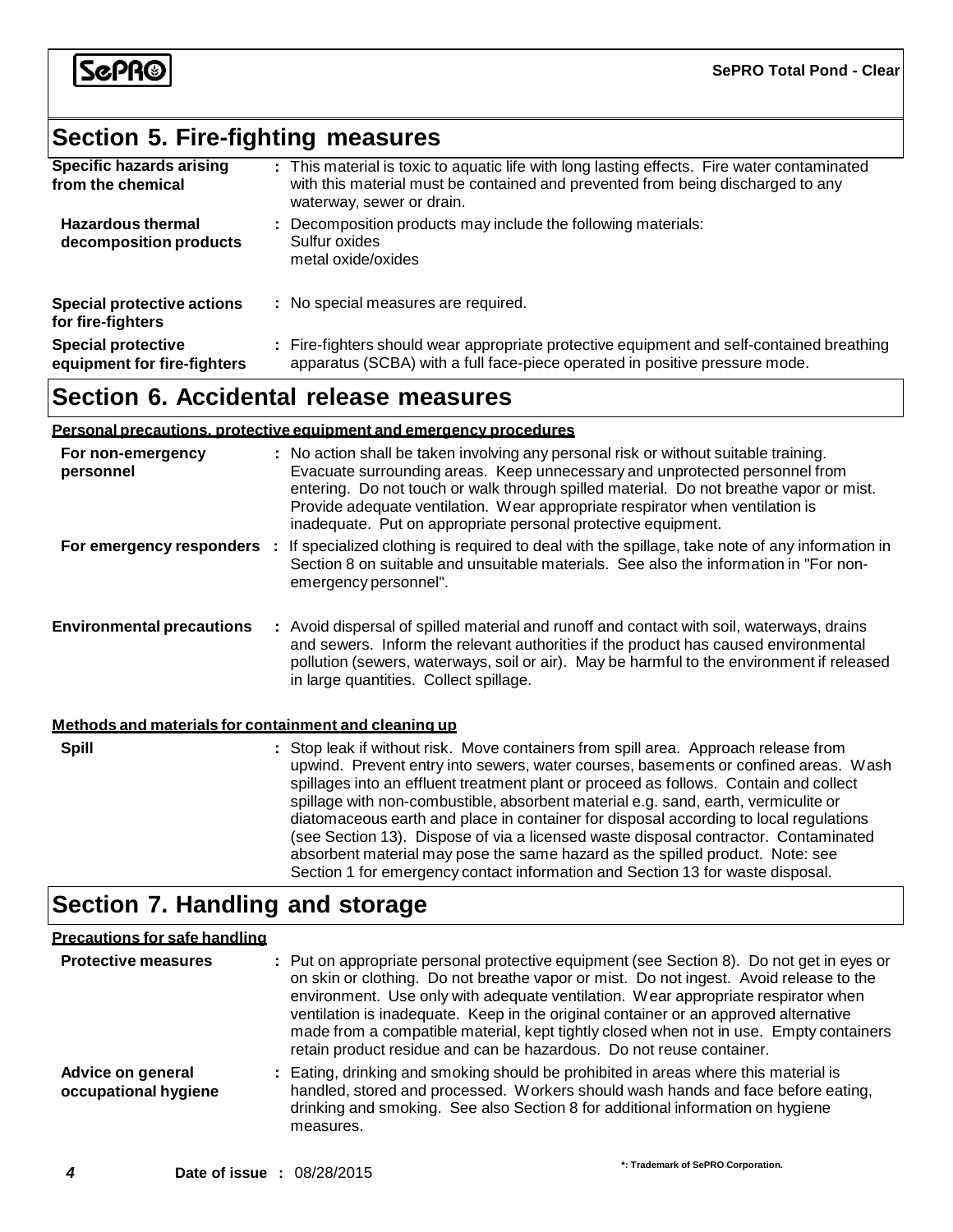

# **Section 7. Handling and storage**

| Conditions for safe storage, | : Store in accordance with local regulations. Store in original container protected from                                                                                                                                                                         |
|------------------------------|------------------------------------------------------------------------------------------------------------------------------------------------------------------------------------------------------------------------------------------------------------------|
| including any                | direct sunlight in a dry, cool and well-ventilated area, away from incompatible materials                                                                                                                                                                        |
| incompatibilities            | (see Section 10) and food and drink. Store locked up. Keep container tightly closed<br>and sealed until ready for use. Containers that have been opened must be carefully<br>resealed and kept upright to prevent leakage. Do not store in unlabeled containers. |
|                              | Use appropriate containment to avoid environmental contamination.                                                                                                                                                                                                |

# **Section 8. Exposure controls/personal protection**

#### **Control parameters**

#### **Occupational exposure limits**

| Ingredient name                           |                                                                                                                                                                | <b>Exposure limits</b>                                                                                                                                                                                                                                                                                                                                                                                                                                                                                                                                                                                               |  |
|-------------------------------------------|----------------------------------------------------------------------------------------------------------------------------------------------------------------|----------------------------------------------------------------------------------------------------------------------------------------------------------------------------------------------------------------------------------------------------------------------------------------------------------------------------------------------------------------------------------------------------------------------------------------------------------------------------------------------------------------------------------------------------------------------------------------------------------------------|--|
| Proprietary ingredient 1                  |                                                                                                                                                                | NIOSH REL (United States, 6/2009).<br>TWA: 2 mg/m <sup>3</sup> 10 hours.<br>OSHA PEL 1989 (United States, 3/1989).<br>TWA: 2 mg/m <sup>3</sup> 8 hours.                                                                                                                                                                                                                                                                                                                                                                                                                                                              |  |
| Appropriate engineering<br>controls       | recommended or statutory limits.                                                                                                                               | : Use only with adequate ventilation. Use process enclosures, local exhaust ventilation or<br>other engineering controls to keep worker exposure to airborne contaminants below any                                                                                                                                                                                                                                                                                                                                                                                                                                  |  |
| <b>Environmental exposure</b><br>controls | Emissions from ventilation or work process equipment should be checked to ensure<br>they comply with the requirements of environmental protection legislation. |                                                                                                                                                                                                                                                                                                                                                                                                                                                                                                                                                                                                                      |  |
| Individual protection measures            |                                                                                                                                                                |                                                                                                                                                                                                                                                                                                                                                                                                                                                                                                                                                                                                                      |  |
| <b>Hygiene measures</b>                   | showers are close to the workstation location.                                                                                                                 | Wash hands, forearms and face thoroughly after handling chemical products, before<br>eating, smoking and using the lavatory and at the end of the working period.<br>Appropriate techniques should be used to remove potentially contaminated clothing.<br>Wash contaminated clothing before reusing. Ensure that eyewash stations and safety                                                                                                                                                                                                                                                                        |  |
| <b>Eye/face protection</b>                |                                                                                                                                                                | Safety eyewear complying with an approved standard should be used when a risk<br>assessment indicates this is necessary to avoid exposure to liquid splashes, mists,<br>gases or dusts. If contact is possible, the following protection should be worn, unless<br>the assessment indicates a higher degree of protection: chemical splash goggles and/<br>or face shield. If inhalation hazards exist, a full-face respirator may be required instead.                                                                                                                                                              |  |
| <b>Skin protection</b>                    |                                                                                                                                                                |                                                                                                                                                                                                                                                                                                                                                                                                                                                                                                                                                                                                                      |  |
| <b>Hand protection</b>                    |                                                                                                                                                                | Chemical-resistant, impervious gloves complying with an approved standard should be<br>worn at all times when handling chemical products if a risk assessment indicates this is<br>necessary. Considering the parameters specified by the glove manufacturer, check<br>during use that the gloves are still retaining their protective properties. It should be<br>noted that the time to breakthrough for any glove material may be different for different<br>glove manufacturers. In the case of mixtures, consisting of several substances, the<br>protection time of the gloves cannot be accurately estimated. |  |
| <b>Body protection</b>                    | handling this product.                                                                                                                                         | : Personal protective equipment for the body should be selected based on the task being<br>performed and the risks involved and should be approved by a specialist before                                                                                                                                                                                                                                                                                                                                                                                                                                            |  |
| Other skin protection                     |                                                                                                                                                                | : Appropriate footwear and any additional skin protection measures should be selected<br>based on the task being performed and the risks involved and should be approved by a<br>specialist before handling this product.                                                                                                                                                                                                                                                                                                                                                                                            |  |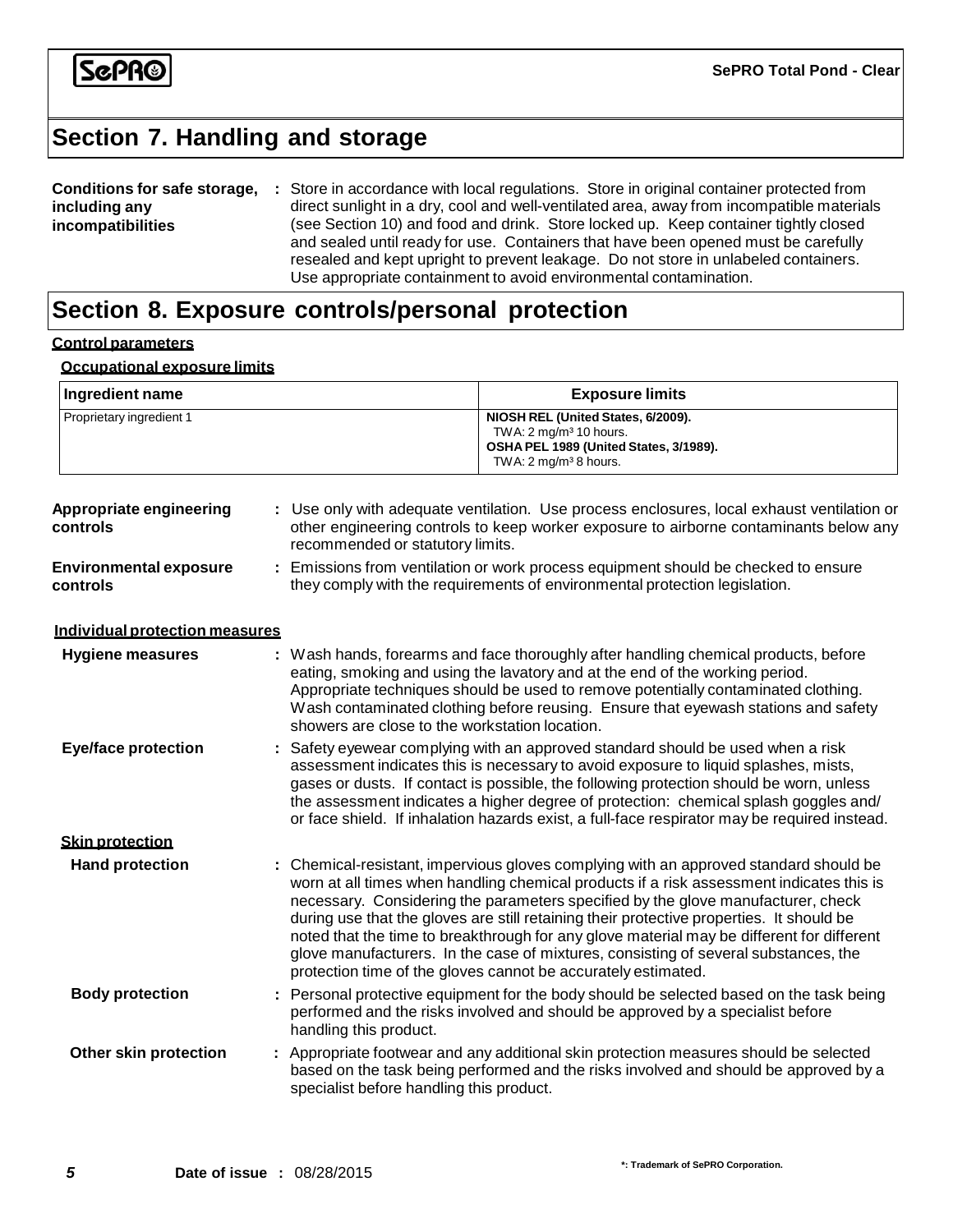

### **Section 8. Exposure controls/personal protection**

**Respiratory protection :** Use a properly fitted, air-purifying or supplied air respirator complying with an approved standard if a risk assessment indicates this is necessary. Respirator selection must be based on known or anticipated exposure levels, the hazards of the product and the safe working limits of the selected respirator.

### **Section 9. Physical and chemical properties**

| <b>Appearance</b>                                 |   |                                                                  |
|---------------------------------------------------|---|------------------------------------------------------------------|
| <b>Physical state</b>                             | ÷ | Liquid. [Clear.]                                                 |
| Color                                             |   | Blue. [Light]                                                    |
| Odor                                              |   | None.                                                            |
| <b>Odor threshold</b>                             |   | Not available.                                                   |
| рH                                                |   | : 2.7                                                            |
| <b>Melting point</b>                              |   | : Not available.                                                 |
| <b>Boiling point</b>                              |   | Not available.                                                   |
| <b>Flash point</b>                                |   | Not applicable.                                                  |
| <b>Burning time</b>                               |   | Not applicable.                                                  |
| <b>Burning rate</b>                               |   | Not applicable.                                                  |
| <b>Evaporation rate</b>                           |   | Not available.                                                   |
| <b>Flammability (solid, gas)</b>                  |   | Not available.                                                   |
| Lower and upper explosive<br>(flammable) limits   |   | : Not available.                                                 |
| Vapor pressure                                    |   | Not available.                                                   |
| <b>Vapor density</b>                              |   | : Not available.                                                 |
| <b>Relative density</b>                           |   | 1.2                                                              |
| <b>Solubility</b>                                 |   | Not available.                                                   |
| Solubility in water                               |   | : Not available.                                                 |
| <b>Partition coefficient: n-</b><br>octanol/water |   | : Not available.                                                 |
| <b>Auto-ignition temperature</b>                  |   | : Not available.                                                 |
| <b>Decomposition temperature</b>                  |   | : Not available.                                                 |
| <b>SADT</b>                                       |   | Not available.                                                   |
| <b>Viscosity</b>                                  |   | Kinematic (room temperature): 0.034 cm <sup>2</sup> /s (3.4 cSt) |

# **Section 10. Stability and reactivity**

| <b>Reactivity</b>                            |                                   | : No specific test data related to reactivity available for this product or its ingredients. |                                    |
|----------------------------------------------|-----------------------------------|----------------------------------------------------------------------------------------------|------------------------------------|
| <b>Chemical stability</b>                    |                                   | : The product is stable.                                                                     |                                    |
| <b>Possibility of hazardous</b><br>reactions |                                   | : Under normal conditions of storage and use, hazardous reactions will not occur.            |                                    |
| <b>Conditions to avoid</b>                   |                                   | : No specific data.                                                                          |                                    |
| Incompatible materials                       |                                   | : Reactive or incompatible with the following materials: oxidizing materials.                |                                    |
| 6                                            | <b>Date of issue : 08/28/2015</b> |                                                                                              | *: Trademark of SePRO Corporation. |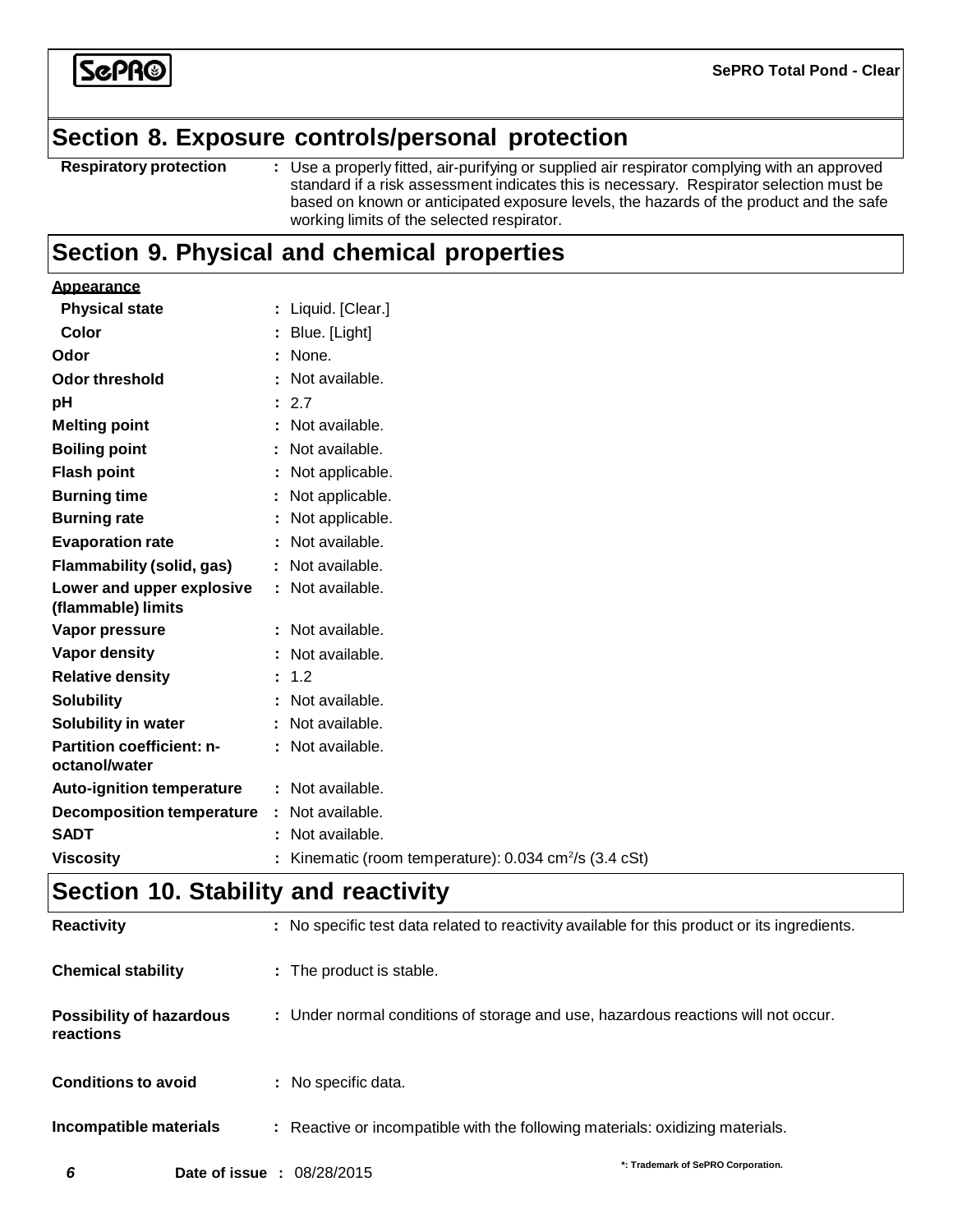

### **Section 10. Stability and reactivity**

#### **Hazardous decomposition products :** Under normal conditions of storage and use, hazardous decomposition products should not be produced.

### **Section 11. Toxicological information**

#### **Information on toxicological effects**

#### **Acute toxicity**

| <b>Product/ingredient name</b> | l Result                                          | <b>Species</b>    | <b>Dose</b>                                 | <b>Exposure</b> |
|--------------------------------|---------------------------------------------------|-------------------|---------------------------------------------|-----------------|
| SePRO Total Pond - Clear       | LC50 Inhalation Vapor<br>LD50 Dermal<br>LD50 Oral | Rat<br>Rat<br>Rat | $>2.06$ ma/L<br>>5000 mg/kg<br>$1030$ mg/kg | 4 hours         |

#### **Irritation/Corrosion**

| <b>Product/ingredient name</b> | <b>Result</b>                                    | <b>Species</b> | <b>Score</b> | <b>Exposure</b> | <b>Observation</b> |
|--------------------------------|--------------------------------------------------|----------------|--------------|-----------------|--------------------|
| SePRO Total Pond - Clear       | Skin - Primary dermal irritation<br>index (PDII) | Rabbit         | 0.5          |                 | hours              |
|                                | Eyes - Mildly irritating to the eyes.            | Rabbit         | 22.7         |                 |                    |

#### **Sensitization**

| <b>Product/ingredient name</b> | Route of<br><b>lexposure</b> | <b>Species</b> | Result          |
|--------------------------------|------------------------------|----------------|-----------------|
| SePRO Total Pond - Clear       | skin                         | Guinea pig     | Not sensitizing |

#### **Mutagenicity**

There is no data available.

#### **Carcinogenicity**

There is no data available.

#### **Reproductive toxicity**

There is no data available.

#### **Teratogenicity**

There is no data available.

#### **Specific target organ toxicity (single exposure)**

There is no data available.

#### **Specific target organ toxicity (repeated exposure)**

There is no data available.

#### **Aspiration hazard**

There is no data available.

**Information on the likely routes of exposure :** Routes of entry anticipated: Oral, Dermal, Inhalation.

#### **Potential acute health effects**

| Eye contact         | : Causes serious eve irritation.                                 |
|---------------------|------------------------------------------------------------------|
| <b>Inhalation</b>   | : Toxic if inhaled.                                              |
| <b>Skin contact</b> | : Causes skin irritation.                                        |
| Ingestion           | : Harmful if swallowed. Irritating to mouth, throat and stomach. |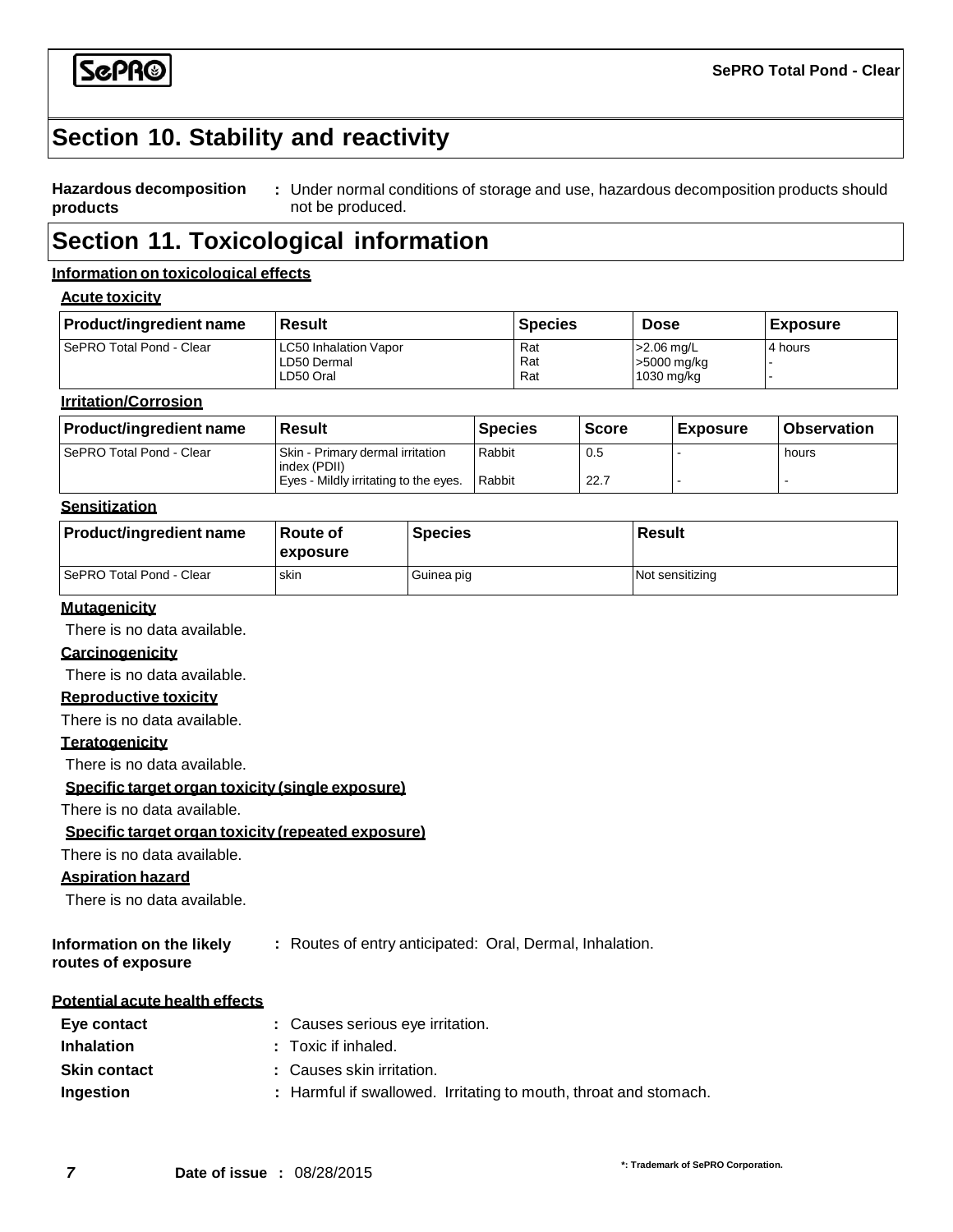# ScPR®

# **Section 11. Toxicological information**

|                                                                     | Symptoms related to the physical, chemical and toxicological characteristics               |
|---------------------------------------------------------------------|--------------------------------------------------------------------------------------------|
| Eye contact                                                         | : Adverse symptoms may include the following:<br>pain or irritation<br>watering<br>redness |
| <b>Inhalation</b>                                                   | : No known significant effects or critical hazards.                                        |
| <b>Skin contact</b>                                                 | : Adverse symptoms may include the following:<br>irritation<br>redness                     |
| Ingestion                                                           | : No known significant effects or critical hazards.                                        |
|                                                                     |                                                                                            |
|                                                                     | Delayed and immediate effects and also chronic effects from short and long term exposure   |
| <b>Short term exposure</b><br><b>Potential immediate</b><br>effects | : No known significant effects or critical hazards.                                        |
| <b>Potential delayed effects</b>                                    | : No known significant effects or critical hazards.                                        |
| <u>Long term exposure</u>                                           |                                                                                            |
| <b>Potential immediate</b><br>effects                               | : No known significant effects or critical hazards.                                        |
| <b>Potential delayed effects</b>                                    | : No known significant effects or critical hazards.                                        |
| <b>Potential chronic health effects</b>                             |                                                                                            |
| General                                                             | : No known significant effects or critical hazards.                                        |
| Carcinogenicity                                                     | : No known significant effects or critical hazards.                                        |
| <b>Mutagenicity</b>                                                 | No known significant effects or critical hazards.                                          |
| <b>Teratogenicity</b>                                               | No known significant effects or critical hazards.                                          |
| <b>Developmental effects</b>                                        | : No known significant effects or critical hazards.                                        |
| <b>Fertility effects</b>                                            | : No known significant effects or critical hazards.                                        |
|                                                                     |                                                                                            |

#### **Numerical measures of toxicity**

#### **Acute toxicity estimates**

There is no data available.

# **Section 12. Ecological information**

#### **Toxicity**

| <b>Product/ingredient name</b> | <b>Result</b>                                                                                                                              | <b>Species</b>                                                                                                                                 | <b>Exposure</b>                             |
|--------------------------------|--------------------------------------------------------------------------------------------------------------------------------------------|------------------------------------------------------------------------------------------------------------------------------------------------|---------------------------------------------|
| Proprietary ingredient 1       | Acute EC50 6.57 mg/L Fresh water<br>Acute IC50 3.2 mg/L Fresh water<br>Acute LC50 0.41 mg/L Fresh water<br>Chronic NOEC 4 µg/L Fresh water | Crustaceans - Asellus aguaticus - Adult<br>Daphnia - Daphnia magna<br>Fish - Oncorhynchus mykiss<br>Fish - Salvelinus fontinalis - Eyed stage, | 48 hours<br>48 hours<br>96 hours<br>30 days |
| Copper sulfate pentahydrate    | Acute EC50 182 ppb Fresh water<br>Acute LC50 32 µg/L Fresh water                                                                           | eyed embryo<br>Daphnia - Daphnia magna<br>Fish - Oncorhynchus mykiss                                                                           | 48 hours<br>96 hours                        |

#### **Persistence and degradability**

There is no data available.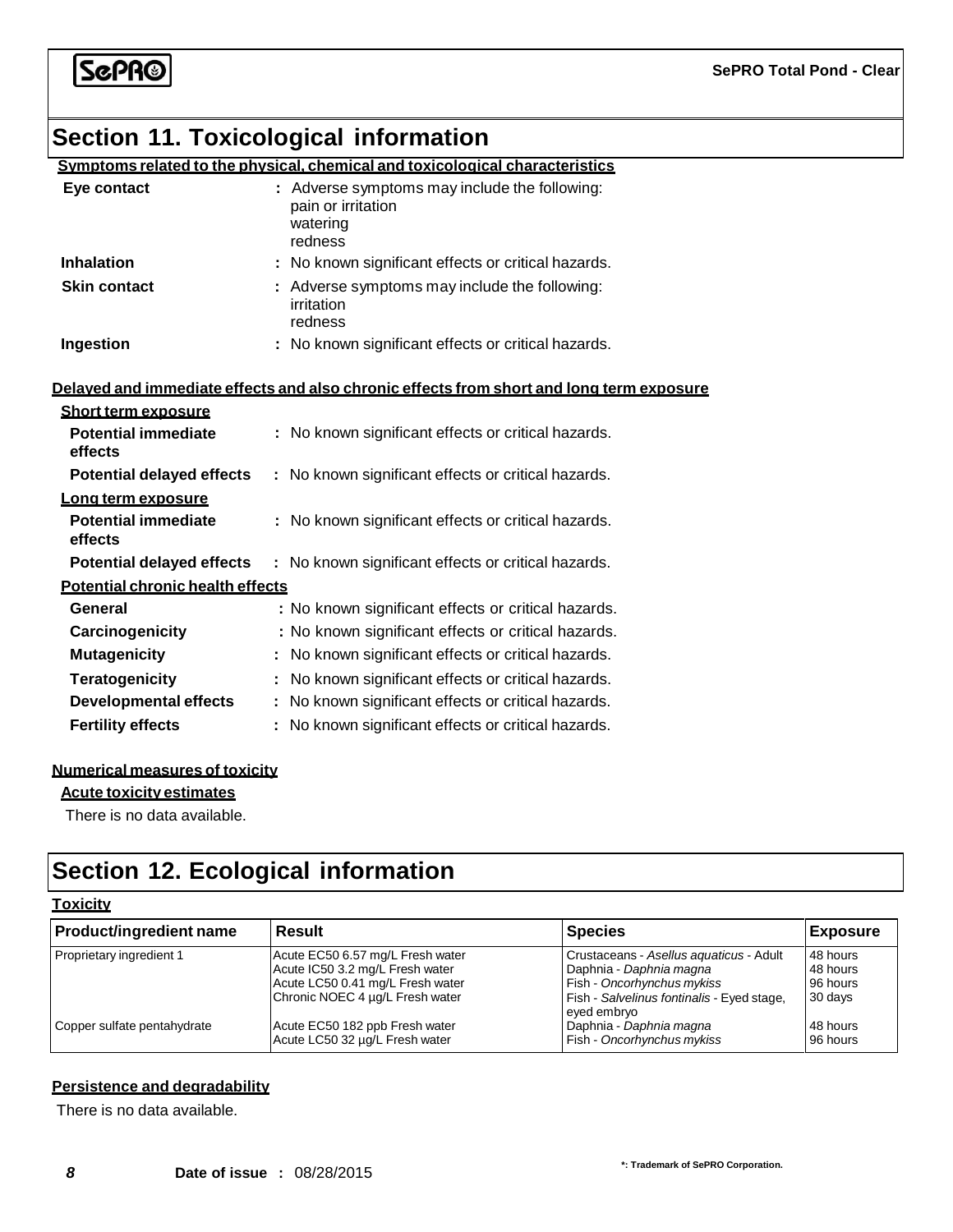SGPR®

# **Section 12. Ecological information**

#### **Bioaccumulative potential**

| <b>Product/ingredient name</b> | ⊺LoqP <sub>∾</sub> | <b>BCF</b> | Potential |
|--------------------------------|--------------------|------------|-----------|
| Proprietary ingredient 1       |                    | 362        | low       |

#### **Mobility in soil**

| <b>Soil/water partition</b> | : Not available. |
|-----------------------------|------------------|
| coefficient $(K_{oc})$      |                  |

**Other adverse effects :** No known significant effects or critical hazards.

### **Section 13. Disposal considerations**

| <b>Disposal methods</b> | : The generation of waste should be avoided or minimized wherever possible. Disposal<br>of this product, solutions and any by-products should comply with the requirements of<br>environmental protection and waste disposal legislation and any regional local authority<br>requirements. Dispose of surplus and non-recyclable products via a licensed waste<br>disposal contractor. Waste should not be disposed of untreated to the sewer unless<br>fully compliant with the requirements of all authorities with jurisdiction. Waste<br>packaging should be recycled. Incineration or landfill should only be considered when<br>recycling is not feasible. This material and its container must be disposed of in a safe<br>way. Care should be taken when handling empty containers that have not been cleaned<br>or rinsed out. Empty containers or liners may retain some product residues. Avoid<br>dispersal of spilled material and runoff and contact with soil, waterways, drains and |
|-------------------------|-----------------------------------------------------------------------------------------------------------------------------------------------------------------------------------------------------------------------------------------------------------------------------------------------------------------------------------------------------------------------------------------------------------------------------------------------------------------------------------------------------------------------------------------------------------------------------------------------------------------------------------------------------------------------------------------------------------------------------------------------------------------------------------------------------------------------------------------------------------------------------------------------------------------------------------------------------------------------------------------------------|
|                         | sewers.                                                                                                                                                                                                                                                                                                                                                                                                                                                                                                                                                                                                                                                                                                                                                                                                                                                                                                                                                                                             |

# **Section 14. Transport information**

|                                      | <b>DOT Classification</b>                                                                                                                  | <b>IMDG</b>                                                                                                                                       | <b>IATA</b>                                                                                                                |
|--------------------------------------|--------------------------------------------------------------------------------------------------------------------------------------------|---------------------------------------------------------------------------------------------------------------------------------------------------|----------------------------------------------------------------------------------------------------------------------------|
| UN number                            | UN3082                                                                                                                                     | UN3082                                                                                                                                            | <b>UN3082</b>                                                                                                              |
| <b>UN proper</b><br>shipping name    | ENVIRONMENTALLY HAZARDOUS<br>SUBSTANCE, LIQUID, N.O.S. (Copper<br>Sulfate Pentahydrate). Marine pollutant<br>(Copper Sulfate Pentahydrate) | <b>FNVIRONMENTALLY HAZARDOUS</b><br>SUBSTANCE, LIQUID, N.O.S. (Copper<br>sulfate pentahydrate). Marine pollutant<br>(Copper sulfate pentahydrate) | ENVIRONMENTALLY HAZARDOUS<br>SUBSTANCE, LIQUID, N.O.S. (Copper<br>sulfate pentahydrate)                                    |
| <b>Transport</b><br>hazard class(es) | 9<br>$\bigstar$                                                                                                                            | 9<br>$\mathbf{Y}_{2}$                                                                                                                             | 9<br>$\bigstar$                                                                                                            |
| <b>Packing group</b>                 | Ш                                                                                                                                          | Ш                                                                                                                                                 | $\mathbf{III}$                                                                                                             |
| Environmental<br>hazards             | Yes.                                                                                                                                       | Yes.                                                                                                                                              | Yes.                                                                                                                       |
| <b>Additional</b><br>information     | - Limited Quantity Exemption                                                                                                               |                                                                                                                                                   | The environmentally hazardous<br>substance mark is not required when<br>transported in sizes of $\leq 5$ L or $\leq 5$ kg. |

**Special precautions for user : Transport within user's premises:** always transport in closed containers that are upright and secure. Ensure that persons transporting the product know what to do in the event of an accident or spillage.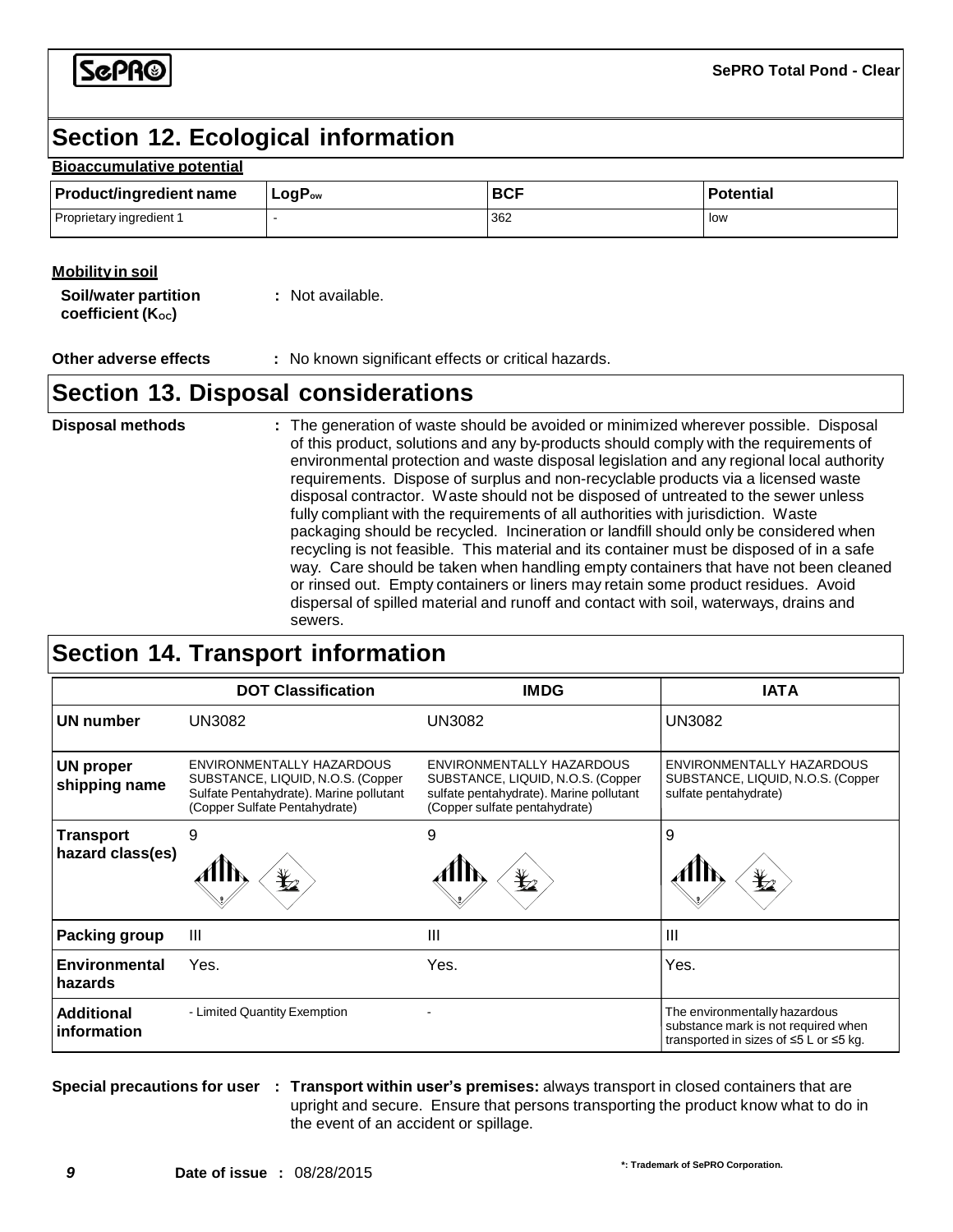

# **Section 14. Transport information**

**Transport in bulk according :** Not available. **to Annex II of MARPOL 73/78 and the IBC Code**

|  |  |  | <b>Section 15. Regulatory information</b> |
|--|--|--|-------------------------------------------|
|--|--|--|-------------------------------------------|

| <b>U.S. Federal regulations</b>                                                   | : TSCA 8(a) CDR Exempt/Partial exemption: Not determined<br>United States inventory (TSCA 8b): All components are listed or exempted.<br>Clean Water Act (CWA) 307: Copper sulfate pentahydrate<br>Clean Water Act (CWA) 311: Proprietary ingredient 1; Copper sulfate pentahydrate |
|-----------------------------------------------------------------------------------|-------------------------------------------------------------------------------------------------------------------------------------------------------------------------------------------------------------------------------------------------------------------------------------|
| <b>Clean Air Act Section 112</b><br>(b) Hazardous Air<br><b>Pollutants (HAPs)</b> | : Not listed                                                                                                                                                                                                                                                                        |
| <b>Clean Air Act Section 602</b><br><b>Class I Substances</b>                     | : Not listed                                                                                                                                                                                                                                                                        |
| <b>Clean Air Act Section 602</b><br><b>Class II Substances</b>                    | : Not listed                                                                                                                                                                                                                                                                        |
| <b>DEA List I Chemicals</b><br>(Precursor Chemicals)                              | : Not listed                                                                                                                                                                                                                                                                        |
| <b>DEA List II Chemicals</b><br>(Essential Chemicals)                             | : Not listed                                                                                                                                                                                                                                                                        |
| <b>SARA 302/304</b><br><b>Composition/information on ingredients</b>              |                                                                                                                                                                                                                                                                                     |
| No products were found.<br><b>SARA 304 RQ</b>                                     | : Not applicable.                                                                                                                                                                                                                                                                   |
| <b>SARA 311/312</b>                                                               |                                                                                                                                                                                                                                                                                     |
| <b>Classification</b>                                                             | : Immediate (acute) health hazard                                                                                                                                                                                                                                                   |
| <b>Composition/information on ingredients</b>                                     |                                                                                                                                                                                                                                                                                     |
|                                                                                   |                                                                                                                                                                                                                                                                                     |

| Name                        | $\%$      | <b>Fire</b><br>hazard | <b>Sudden</b><br><b>release of</b><br><b>pressure</b> | <b>Reactive</b> | Immediate<br>(acute)<br>health<br>hazard | Delayed<br>(chronic)<br>health<br>hazard |
|-----------------------------|-----------|-----------------------|-------------------------------------------------------|-----------------|------------------------------------------|------------------------------------------|
| Proprietary ingredient 1    | $30 - 40$ | No.                   | No.                                                   | Yes.            | Yes.                                     | No.                                      |
| Copper sulfate pentahydrate | 16.2      | No.                   | No.                                                   | No.             | Yes.                                     | No.                                      |

#### **SARA 313**

|                                             | l Product name              | <b>CAS number</b> | $\%$ |
|---------------------------------------------|-----------------------------|-------------------|------|
| <b>Form R - Reporting</b><br>l reauirements | Copper Sulfate Pentahydrate | 7758-99-8         | 16.2 |
| <b>Supplier notification</b>                | Copper Sulfate Pentahydrate | 7758-99-8         | 16.2 |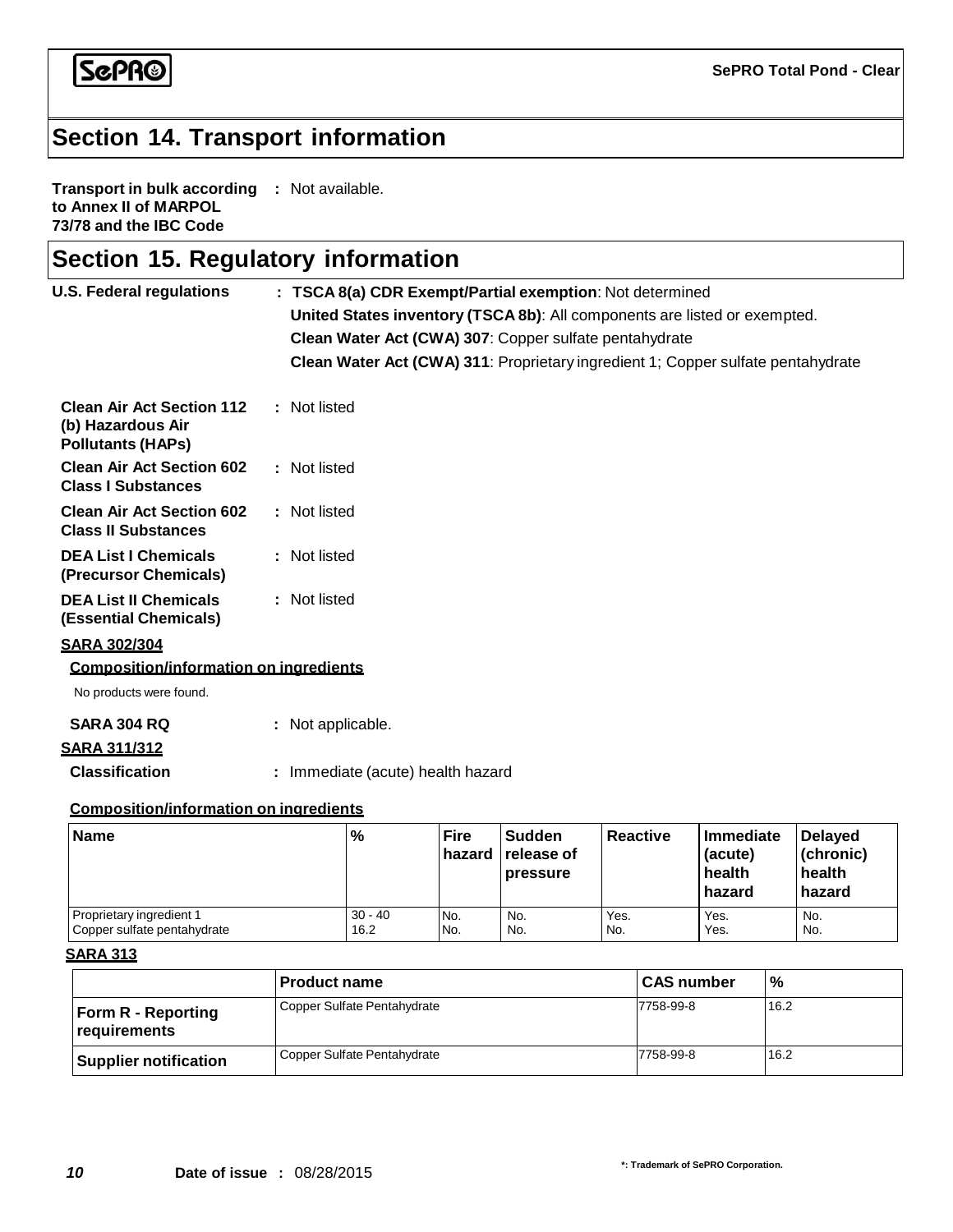SGPR®

# **Section 15. Regulatory information**

SARA 313 notifications must not be detached from the SDS and any copying and redistribution of the SDS shall include copying and redistribution of the notice attached to copies of the SDS subsequently redistributed.

| <b>State regulations</b>                                                           |                                                                                                                                                                                                                                                                                                                                                                                                                                                                                                                              |
|------------------------------------------------------------------------------------|------------------------------------------------------------------------------------------------------------------------------------------------------------------------------------------------------------------------------------------------------------------------------------------------------------------------------------------------------------------------------------------------------------------------------------------------------------------------------------------------------------------------------|
| <b>Massachusetts</b>                                                               | : The following components are listed: Proprietary ingredient 1                                                                                                                                                                                                                                                                                                                                                                                                                                                              |
| <b>New York</b>                                                                    | : The following components are listed: Proprietary ingredient 1                                                                                                                                                                                                                                                                                                                                                                                                                                                              |
| <b>New Jersey</b>                                                                  | The following components are listed: Proprietary ingredient 1; Copper sulfate<br>pentahydrate                                                                                                                                                                                                                                                                                                                                                                                                                                |
| Pennsylvania                                                                       | : The following components are listed: Proprietary ingredient 1; Copper sulfate<br>pentahydrate                                                                                                                                                                                                                                                                                                                                                                                                                              |
| California Prop. 65                                                                |                                                                                                                                                                                                                                                                                                                                                                                                                                                                                                                              |
| No products were found.                                                            |                                                                                                                                                                                                                                                                                                                                                                                                                                                                                                                              |
| <b>International requlations</b>                                                   |                                                                                                                                                                                                                                                                                                                                                                                                                                                                                                                              |
| <b>International lists</b>                                                         | Australia inventory (AICS): All components are listed or exempted.<br>China inventory (IECSC): All components are listed or exempted.<br>Japan inventory: All components are listed or exempted.<br>Korea inventory: All components are listed or exempted.<br>Malaysia Inventory (EHS Register): Not determined.<br>New Zealand Inventory of Chemicals (NZIoC): All components are listed or exempted.<br>Philippines inventory (PICCS): All components are listed or exempted.<br>Taiwan inventory (CSNN): Not determined. |
| <b>Chemical Weapons</b><br><b>Convention List Schedule</b><br>I Chemicals          | : Not listed                                                                                                                                                                                                                                                                                                                                                                                                                                                                                                                 |
| <b>Chemical Weapons</b><br><b>Convention List Schedule</b><br><b>II Chemicals</b>  | : Not listed                                                                                                                                                                                                                                                                                                                                                                                                                                                                                                                 |
| <b>Chemical Weapons</b><br><b>Convention List Schedule</b><br><b>III Chemicals</b> | : Not listed                                                                                                                                                                                                                                                                                                                                                                                                                                                                                                                 |

### **Section 16. Other information**

#### **Hazardous Material Information System (U.S.A.)**

**Health :** 2 \* **Flammability :** 0 **Physical hazards :** 0

Caution: HMIS® ratings are based on a 0-4 rating scale, with 0 representing minimal hazards or risks, and 4 representing significant hazards or risks Although HMIS® ratings are not required on SDSs under 29 CFR 1910.1200, the preparer may choose to provide them. HMIS® ratings are to be used with a fully implemented HMIS® program. HMIS® is a registered mark of the National Paint & Coatings Association (NPCA). **HMIS® materials may be purchased exclusively from J. J. Keller (800) 327-6868.**

**The customer is responsible for determining the PPE code for this material.**

#### **National Fire Protection Association (U.S.A.)**

**Health :** 2 **Flammability :** 0 **Instability :** 0

Reprinted with permission from NFPA 704-2001, Identification of the Hazards of Materials for Emergency Response Copyright ©1997, National Fire Protection Association, Quincy, MA 02269. This reprinted material is not the complete and official position of the National Fire Protection **Association, on the referenced subject which is represented only by the standard in its entirety.**

Copyright @2001, National Fire Protection Association, Quincy, MA 02269. This warning system is intended to be interpreted and applied only by properly trained individuals to identify fire, health and reactivity hazards of chemicals. The user is referred to certain limited number of chemicals with recommended classifications in NFPA 49 and NFPA 325, which would be used as a guideline only. Whether the chemicals are classified by NFPA or not, anyone using the 704 systems to classify chemicals does so at their own risk.